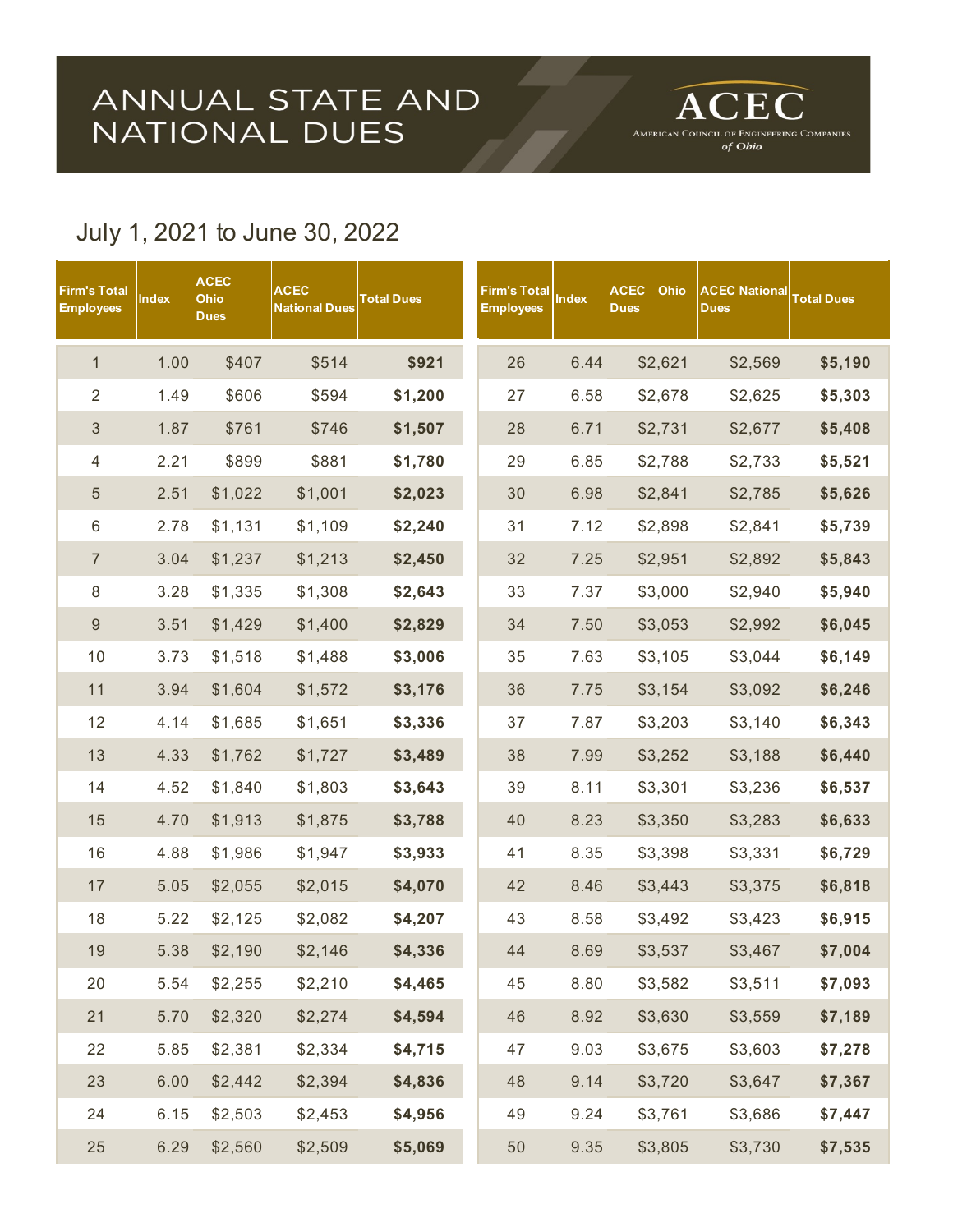| Firm's Total<br>Employees | Index | <b>ACEC</b><br>Ohio<br><b>Dues</b> | <b>ACEC</b><br><b>National Dues</b> | <b>Total Dues</b> | <b>Firm's Total</b><br><b>Employees</b> | Index | <b>ACEC</b><br><b>Ohio</b><br><b>Dues</b> | <b>ACEC National</b><br><b>Dues</b> | <b>Total Dues</b> |
|---------------------------|-------|------------------------------------|-------------------------------------|-------------------|-----------------------------------------|-------|-------------------------------------------|-------------------------------------|-------------------|
| 51                        | 9.46  | \$3,850                            | \$3,774                             | \$7,624           | 82                                      | 12.41 | \$5,051                                   | \$4,951                             | \$10,002          |
| 52                        | 9.56  | \$3,891                            | \$3,814                             | \$7,705           | 83                                      | 12.49 | \$5,083                                   | \$4,983                             | \$10,066          |
| 53                        | 9.67  | \$3,936                            | \$3,858                             | \$7,794           | 84                                      | 12.58 | \$5,120                                   | \$5,019                             | \$10,139          |
| 54                        | 9.77  | \$3,976                            | \$3,898                             | \$7,874           | 85                                      | 12.66 | \$5,153                                   | \$5,051                             | \$10,204          |
| 55                        | 9.87  | \$4,017                            | \$3,938                             | \$7,955           | 86                                      | 12.75 | \$5,189                                   | \$5,087                             | \$10,276          |
| 56                        | 9.98  | \$4,062                            | \$3,982                             | \$8,044           | 87                                      | 12.83 | \$5,222                                   | \$5,119                             | \$10,341          |
| 57                        | 10.08 | \$4,103                            | \$4,022                             | \$8,125           | 88                                      | 12.92 | \$5,258                                   | \$5,155                             | \$10,413          |
| 58                        | 10.18 | \$4,143                            | \$4,062                             | \$8,205           | 89                                      | 13.00 | \$5,291                                   | \$5,187                             | \$10,478          |
| 59                        | 10.28 | \$4,184                            | \$4,101                             | \$8,285           | 90                                      | 13.08 | \$5,324                                   | \$5,219                             | \$10,543          |
| 60                        | 10.38 | \$4,225                            | \$4,141                             | \$8,366           | 91                                      | 13.17 | \$5,360                                   | \$5,255                             | \$10,615          |
| 61                        | 10.48 | \$4,265                            | \$4,181                             | \$8,446           | 92                                      | 13.25 | \$5,393                                   | \$5,287                             | \$10,680          |
| 62                        | 10.57 | \$4,302                            | \$4,217                             | \$8,519           | 93                                      | 13.33 | \$5,425                                   | \$5,318                             | \$10,743          |
| 63                        | 10.67 | \$4,343                            | \$4,257                             | \$8,600           | 94                                      | 13.41 | \$5,458                                   | \$5,350                             | \$10,808          |
| 64                        | 10.77 | \$4,383                            | \$4,297                             | \$8,680           | 95                                      | 13.49 | \$5,490                                   | \$5,382                             | \$10,872          |
| 65                        | 10.86 | \$4,420                            | \$4,333                             | \$8,753           | 96                                      | 13.57 | \$5,523                                   | \$5,414                             | \$10,937          |
| 66                        | 10.96 | \$4,461                            | \$4,373                             | \$8,834           | 97                                      | 13.66 | \$5,560                                   | \$5,450                             | \$11,010          |
| 67                        | 11.05 | \$4,497                            | \$4,409                             | \$8,906           | 98                                      | 13.74 | \$5,592                                   | \$5,482                             | \$11,074          |
| 68                        | 11.15 | \$4,538                            | \$4,449                             | \$8,987           | 99                                      | 13.82 | \$5,625                                   | \$5,514                             | \$11,139          |
| 69                        | 11.24 | \$4,575                            | \$4,484                             | \$9,059           | 100                                     | 13.89 | \$5,653                                   | \$5,542                             | \$11,195          |
| 70                        | 11.33 | \$4,611                            | \$4,520                             | \$9,131           | 101                                     | 13.97 | \$5,686                                   | \$5,574                             | \$11,260          |
| 71                        | 11.43 | \$4,652                            | \$4,560                             | \$9,212           | 102                                     | 14.05 | \$5,718                                   | \$5,606                             | \$11,324          |
| 72                        | 11.52 | \$4,689                            | \$4,596                             | \$9,285           | 103                                     | 14.13 | \$5,751                                   | \$5,638                             | \$11,389          |
| 73                        | 11.61 | \$4,725                            | \$4,632                             | \$9,357           | 104                                     | 14.21 | \$5,783                                   | \$5,670                             | \$11,453          |
| 74                        | 11.70 | \$4,762                            | \$4,668                             | \$9,430           | 105                                     | 14.29 | \$5,816                                   | \$5,701                             | \$11,517          |
| 75                        | 11.79 | \$4,799                            | \$4,704                             | \$9,503           | 106                                     | 14.37 | \$5,849                                   | \$5,733                             | \$11,582          |
| 76                        | 11.88 | \$4,835                            | \$4,740                             | \$9,575           | 107                                     | 14.44 | \$5,877                                   | \$5,761                             | \$11,638          |
| 77                        | 11.97 | \$4,872                            | \$4,776                             | \$9,648           | 108                                     | 14.52 | \$5,910                                   | \$5,793                             | \$11,703          |
| 78                        | 12.06 | \$4,908                            | \$4,812                             | \$9,720           | 109                                     | 14.60 | \$5,942                                   | \$5,825                             | \$11,767          |
| 79                        | 12.14 | \$4,941                            | \$4,844                             | \$9,785           | 110                                     | 14.67 | \$5,971                                   | \$5,853                             | \$11,824          |
| 80                        | 12.23 | \$4,978                            | \$4,880                             | \$9,858           | $111$                                   | 14.75 | \$6,003                                   | \$5,885                             | \$11,888          |
| 81                        | 12.32 | \$5,014                            | \$4,915                             | \$9,929           | 112                                     | 14.82 | \$6,032                                   | \$5,913                             | \$11,945          |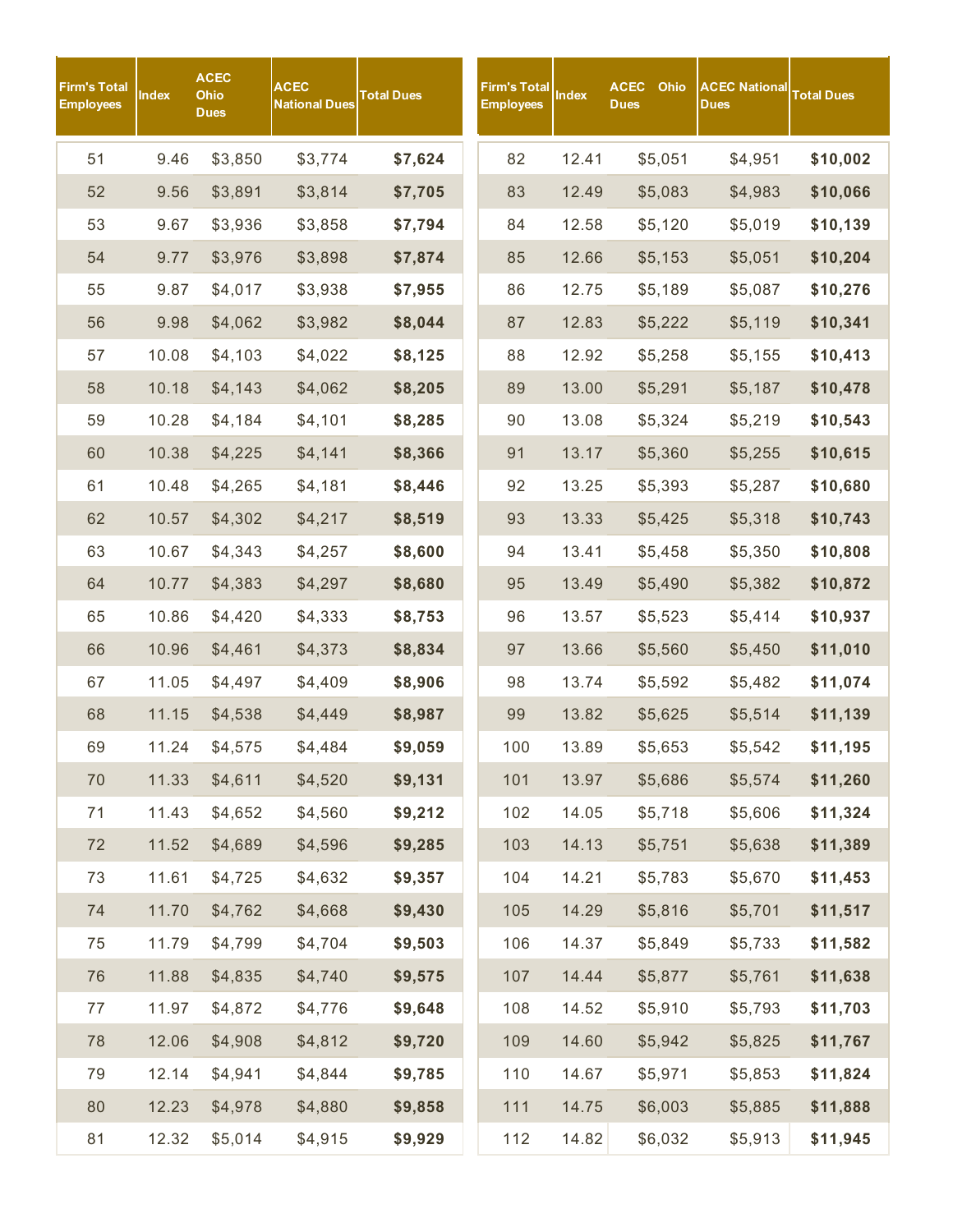| Firm's Total<br>Employees | Index | <b>ACEC</b><br>Ohio<br><b>Dues</b> | <b>ACEC</b><br><b>National Dues</b> | <b>Total Dues</b> | <b>Firm's Total</b><br><b>Employees</b> | <b>Index</b> | <b>ACEC</b><br><b>Dues</b> | Ohio    | <b>ACEC National</b><br><b>Dues</b> | <b>Total Dues</b> |
|---------------------------|-------|------------------------------------|-------------------------------------|-------------------|-----------------------------------------|--------------|----------------------------|---------|-------------------------------------|-------------------|
| 113                       | 14.90 | \$6,064                            | \$4,951                             | \$11,015          | 144                                     | 17.11        |                            | \$6,964 | \$6,827                             | \$13,791          |
| 114                       | 14.98 | \$6,097                            | \$4,983                             | \$11,080          | 145                                     | 17.18        |                            | \$6,992 | \$6,855                             | \$13,847          |
| 115                       | 15.05 | \$6,125                            | \$5,019                             | \$11,144          | 146                                     | 17.25        |                            | \$7,021 | \$6,883                             | \$13,904          |
| 116                       | 15.12 | \$6,154                            | \$5,051                             | \$11,205          | 147                                     | 17.32        |                            | \$7,049 | \$6,911                             | \$13,960          |
| 117                       | 15.20 | \$6,186                            | \$5,087                             | \$11,273          | 148                                     | 17.38        |                            | \$7,074 | \$6,934                             | \$14,008          |
| 118                       | 15.27 | \$6,215                            | \$5,119                             | \$11,334          | 149                                     | 17.45        |                            | \$7,102 | \$6,962                             | \$14,064          |
| 119                       | 15.35 | \$6,247                            | \$5,155                             | \$11,402          | 150                                     | 17.52        |                            | \$7,131 | \$6,990                             | \$14,121          |
| 120                       | 15.42 | \$6,276                            | \$5,187                             | \$11,463          | 151                                     | 17.58        |                            | \$7,155 | \$7,014                             | \$14,169          |
| 121                       | 15.49 | \$6,304                            | \$5,219                             | \$11,523          | 152                                     | 17.65        |                            | \$7,184 | \$7,042                             | \$14,226          |
| 122                       | 15.57 | \$6,337                            | \$5,255                             | \$11,592          | 153                                     | 17.72        |                            | \$7,212 | \$7,070                             | \$14,282          |
| 123                       | 15.64 | \$6,365                            | \$5,287                             | \$11,652          | 154                                     | 17.78        |                            | \$7,236 | \$7,094                             | \$14,330          |
| 124                       | 15.71 | \$6,394                            | \$5,318                             | \$11,712          | 155                                     | 17.85        |                            | \$7,265 | \$7,122                             | \$14,387          |
| 125                       | 15.78 | \$6,422                            | \$5,350                             | \$11,772          | 156                                     | 17.91        |                            | \$7,289 | \$7,146                             | \$14,435          |
| 126                       | 15.86 | \$6,455                            | \$5,382                             | \$11,837          | 157                                     | 17.98        |                            | \$7,318 | \$7,174                             | \$14,492          |
| 127                       | 15.93 | \$6,484                            | \$5,414                             | \$11,898          | 158                                     | 18.05        |                            | \$7,346 | \$7,202                             | \$14,548          |
| 128                       | 16.00 | \$6,512                            | \$5,450                             | \$11,962          | 159                                     | 18.11        |                            | \$7,371 | \$7,226                             | \$14,597          |
| 129                       | 16.07 | \$6,540                            | \$5,482                             | \$12,022          | 160                                     | 18.18        |                            | \$7,399 | \$7,254                             | \$14,653          |
| 130                       | 16.14 | \$6,569                            | \$5,514                             | \$12,083          | 161                                     | 18.24        |                            | \$7,424 | \$7,278                             | \$14,702          |
| 131                       | 16.21 | \$6,597                            | \$5,542                             | \$12,139          | 162                                     | 18.31        |                            | \$7,452 | \$7,306                             | \$14,758          |
| 132                       | 16.28 | \$6,626                            | \$5,574                             | \$12,200          | 163                                     | 18.37        |                            | \$7,477 | \$7,329                             | \$14,806          |
| 133                       | 16.35 | \$6,654                            | \$5,606                             | \$12,260          | 164                                     | 18.43        |                            | \$7,501 | \$7,353                             | \$14,854          |
| 134                       | 16.42 | \$6,683                            | \$5,638                             | \$12,321          | 165                                     | 18.50        |                            | \$7,530 | \$7,381                             | \$14,911          |
| 135                       | 16.49 | \$6,711                            | \$5,670                             | \$12,381          | 166                                     | 18.56        |                            | \$7,554 | \$7,405                             | \$14,959          |
| 136                       | 16.56 | \$6,740                            | \$5,701                             | \$12,441          | 167                                     | 18.63        |                            | \$7,582 | \$7,433                             | \$15,015          |
| 137                       | 16.63 | \$6,768                            | \$5,733                             | \$12,501          | 168                                     | 18.69        |                            | \$7,607 | \$7,457                             | \$15,064          |
| 138                       | 16.70 | \$6,797                            | \$5,761                             | \$12,558          | 169                                     | 18.75        |                            | \$7,631 | \$7,481                             | \$15,112          |
| 139                       | 16.77 | \$6,825                            | \$5,793                             | \$12,618          | 170                                     | 18.82        |                            | \$7,660 | \$7,509                             | \$15,169          |
| 140                       | 16.84 | \$6,854                            | \$5,825                             | \$12,679          | 171                                     | 18.88        |                            | \$7,684 | \$7,533                             | \$15,217          |
| 141                       | 16.91 | \$6,882                            | \$5,853                             | \$12,735          | 172                                     | 18.94        |                            | \$7,709 | \$7,557                             | \$15,266          |
| 142                       | 16.98 | \$6,911                            | \$5,885                             | \$12,796          | 173                                     | 19.01        |                            | \$7,737 | \$7,585                             | \$15,322          |
| 143                       | 17.05 | \$6,939                            | \$5,913                             | \$12,852          | 174                                     | 19.07        |                            | \$7,761 | \$7,609                             | \$15,370          |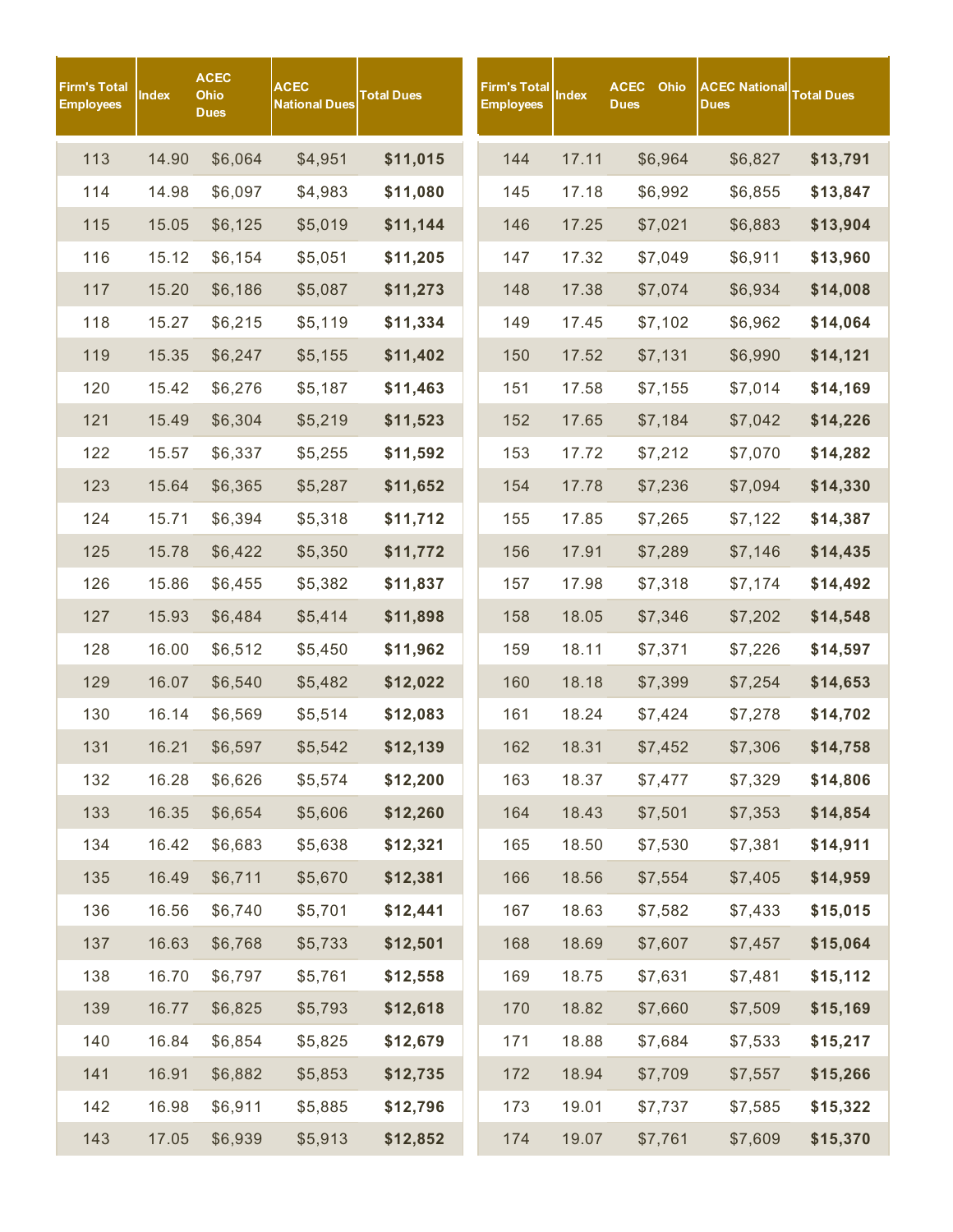| Firm's Total<br><b>Employees</b> | Index | <b>ACEC</b><br>Ohio<br><b>Dues</b> | <b>ACEC</b><br><b>National Dues</b> | <b>Total Dues</b> | Firm's Total<br><b>Employees</b> | <b>Index</b> | <b>ACEC</b><br><b>Dues</b> | Ohio    | <b>ACEC National</b><br><b>Dues</b> | <b>Total Dues</b> |
|----------------------------------|-------|------------------------------------|-------------------------------------|-------------------|----------------------------------|--------------|----------------------------|---------|-------------------------------------|-------------------|
| 175                              | 19.13 | \$7,786                            | \$7,633                             | \$15,419          | 206                              | 21.00        |                            | \$8,547 | \$8,379                             | \$16,926          |
| 176                              | 19.19 | \$7,810                            | \$7,657                             | \$15,467          | 207                              | 21.06        |                            | \$8,571 | \$8,403                             | \$16,974          |
| 177                              | 19.26 | \$7,839                            | \$7,685                             | \$15,524          | 208                              | 21.12        |                            | \$8,596 | \$8,427                             | \$17,023          |
| 178                              | 19.32 | \$7,863                            | \$7,709                             | \$15,572          | 209                              | 21.17        |                            | \$8,616 | \$8,447                             | \$17,063          |
| 179                              | 19.38 | \$7,888                            | \$7,733                             | \$15,621          | 210                              | 21.23        |                            | \$8,641 | \$8,471                             | \$17,112          |
| 180                              | 19.44 | \$7,912                            | \$7,756                             | \$15,668          | 211                              | 21.29        |                            | \$8,665 | \$8,495                             | \$17,160          |
| 181                              | 19.50 | \$7,937                            | \$7,780                             | \$15,717          | 212                              | 21.35        |                            | \$8,689 | \$8,519                             | \$17,208          |
| 182                              | 19.56 | \$7,961                            | \$7,804                             | \$15,765          | 213                              | 21.40        |                            | \$8,710 | \$8,539                             | \$17,249          |
| 183                              | 19.63 | \$7,989                            | \$7,832                             | \$15,821          | 214                              | 21.46        |                            | \$8,734 | \$8,562                             | \$17,296          |
| 184                              | 19.69 | \$8,014                            | \$7,856                             | \$15,870          | 215                              | 21.52        |                            | \$8,759 | \$8,586                             | \$17,345          |
| 185                              | 19.75 | \$8,038                            | \$7,880                             | \$15,918          | 216                              | 21.58        |                            | \$8,783 | \$8,610                             | \$17,393          |
| 186                              | 19.81 | \$8,063                            | \$7,904                             | \$15,967          | 217                              | 21.63        |                            | \$8,803 | \$8,630                             | \$17,433          |
| 187                              | 19.87 | \$8,087                            | \$7,928                             | \$16,015          | 218                              | 21.69        |                            | \$8,828 | \$8,654                             | \$17,482          |
| 188                              | 19.93 | \$8,112                            | \$7,952                             | \$16,064          | 219                              | 21.75        |                            | \$8,852 | \$8,678                             | \$17,530          |
| 189                              | 19.99 | \$8,136                            | \$7,976                             | \$16,112          | 220                              | 21.80        |                            | \$8,873 | \$8,698                             | \$17,571          |
| 190                              | 20.05 | \$8,160                            | \$8,000                             | \$16,160          | 221                              | 21.86        |                            | \$8,897 | \$8,722                             | \$17,619          |
| 191                              | 20.11 | \$8,185                            | \$8,024                             | \$16,209          | 222                              | 21.92        |                            | \$8,921 | \$8,746                             | \$17,667          |
| 192                              | 20.17 | \$8,209                            | \$8,048                             | \$16,257          | 223                              | 21.97        |                            | \$8,942 | \$8,766                             | \$17,708          |
| 193                              | 20.23 | \$8,234                            | \$8,072                             | \$16,306          | 224                              | 22.03        |                            | \$8,966 | \$8,790                             | \$17,756          |
| 194                              | 20.29 | \$8,258                            | \$8,096                             | \$16,354          | 225                              | 22.09        |                            | \$8,991 | \$8,814                             | \$17,805          |
| 195                              | 20.35 | \$8,282                            | \$8,120                             | \$16,402          | 226                              | 22.14        |                            | \$9,011 | \$8,834                             | \$17,845          |
| 196                              | 20.41 | \$8,307                            | \$8,143                             | \$16,450          | 227                              | 22.20        |                            | \$9,035 | \$8,858                             | \$17,893          |
| 197                              | 20.47 | \$8,331                            | \$8,167                             | \$16,498          | 228                              | 22.25        |                            | \$9,056 | \$8,878                             | \$17,934          |
| 198                              | 20.53 | \$8,356                            | \$8,191                             | \$16,547          | 229                              | 22.31        |                            | \$9,080 | \$8,902                             | \$17,982          |
| 199                              | 20.59 | \$8,380                            | \$8,215                             | \$16,595          | 230                              | 22.36        |                            | \$9,101 | \$8,922                             | \$18,023          |
| 200                              | 20.65 | \$8,405                            | \$8,239                             | \$16,644          | 231                              | 22.42        |                            | \$9,125 | \$8,946                             | \$18,071          |
| 201                              | 20.71 | \$8,429                            | \$8,263                             | \$16,692          | 232                              | 22.48        |                            | \$9,149 | \$8,969                             | \$18,118          |
| 202                              | 20.77 | \$8,453                            | \$8,287                             | \$16,740          | 233                              | 22.53        |                            | \$9,170 | \$8,989                             | \$18,159          |
| 203                              | 20.82 | \$8,474                            | \$8,307                             | \$16,781          | 234                              | 22.59        |                            | \$9,194 | \$9,013                             | \$18,207          |
| 204                              | 20.88 | \$8,498                            | \$8,331                             | \$16,829          | 235                              | 22.64        |                            | \$9,214 | \$9,033                             | \$18,247          |
| 205                              | 20.94 | \$8,523                            | \$8,355                             | \$16,878          | 236                              | 22.70        |                            | \$9,239 | \$9,057                             | \$18,296          |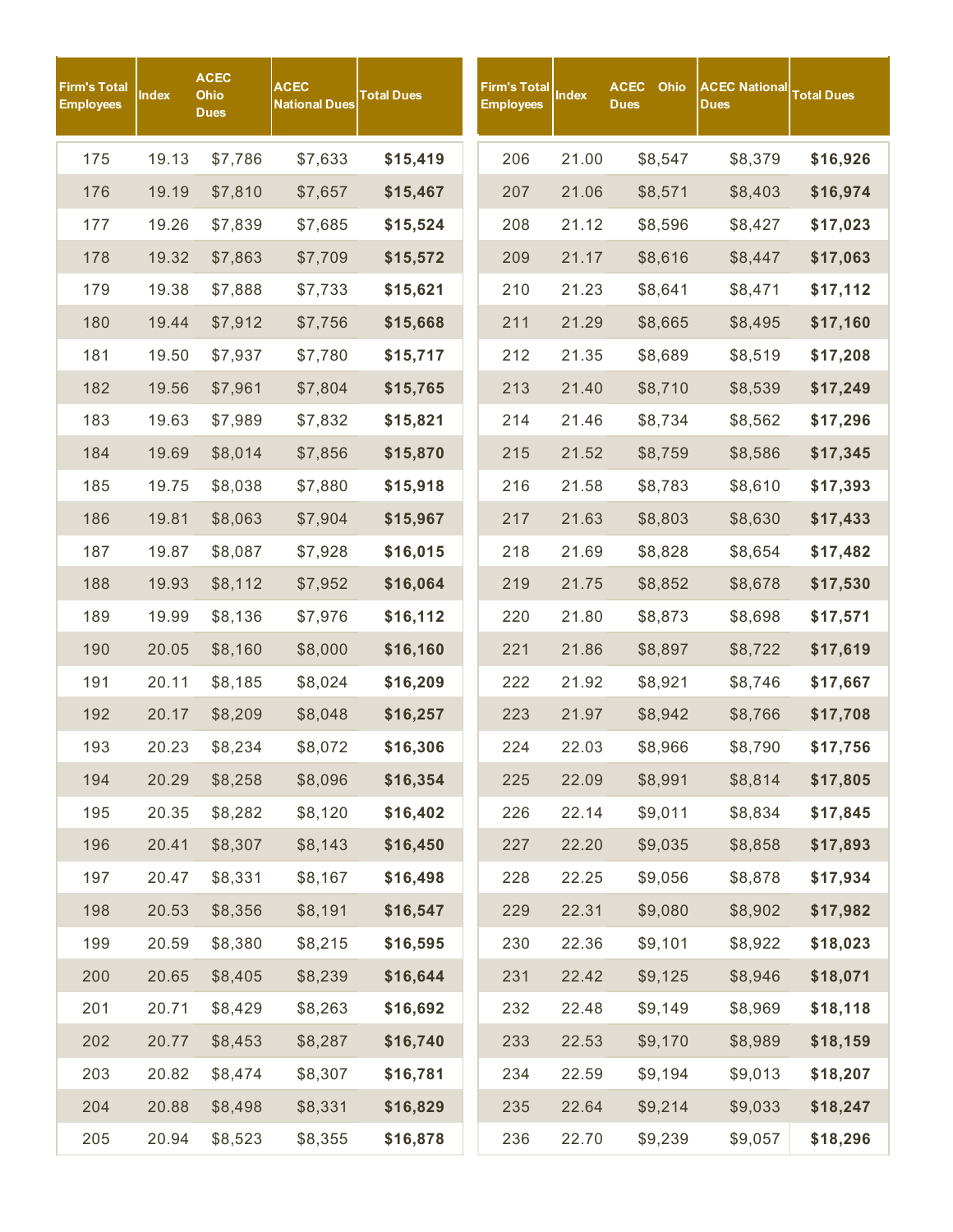| Firm's Total<br><b>Employees</b> | Index | <b>ACEC</b><br>Ohio<br><b>Dues</b> | <b>ACEC</b><br><b>National Dues</b> | Total Dues | Firm's Total<br><b>Employees</b> | Index | <b>ACEC</b><br>Ohio<br><b>Dues</b> | <b>ACEC National</b><br><b>Dues</b> | <b>Total Dues</b> |
|----------------------------------|-------|------------------------------------|-------------------------------------|------------|----------------------------------|-------|------------------------------------|-------------------------------------|-------------------|
| 237                              | 22.75 | \$9,259                            | \$9,077                             | \$18,336   | 268                              | 24.41 | \$9,935                            | \$9,740                             | \$19,675          |
| 238                              | 22.81 | \$9,284                            | \$9,101                             | \$18,385   | 269                              | 24.46 | \$9,955                            | \$9,760                             | \$19,715          |
| 239                              | 22.86 | \$9,304                            | \$9,121                             | \$18,425   | 270                              | 24.51 | \$9,976                            | \$9,779                             | \$19,755          |
| 240                              | 22.92 | \$9,328                            | \$9,145                             | \$18,473   | 271                              | 24.56 | \$9,996                            | \$9,799                             | \$19,795          |
| 241                              | 22.97 | \$9,349                            | \$9,165                             | \$18,514   | 272                              | 24.61 | \$10,016                           | \$9,819                             | \$19,835          |
| 242                              | 23.02 | \$9,369                            | \$9,185                             | \$18,554   | 273                              | 24.67 | \$10,041                           | \$9,843                             | \$19,884          |
| 243                              | 23.08 | \$9,394                            | \$9,209                             | \$18,603   | 274                              | 24.72 | \$10,061                           | \$9,863                             | \$19,924          |
| 244                              | 23.13 | \$9,414                            | \$9,229                             | \$18,643   | 275                              | 24.77 | \$10,081                           | \$9,883                             | \$19,964          |
| 245                              | 23.19 | \$9,438                            | \$9,253                             | \$18,691   | 276                              | 24.82 | \$10,102                           | \$9,903                             | \$20,005          |
| 246                              | 23.24 | \$9,459                            | \$9,273                             | \$18,732   | 277                              | 24.87 | \$10,122                           | \$9,923                             | \$20,045          |
| 247                              | 23.29 | \$9,479                            | \$9,293                             | \$18,772   | 278                              | 24.92 | \$10,142                           | \$9,943                             | \$20,085          |
| 248                              | 23.35 | \$9,503                            | \$9,317                             | \$18,820   | 279                              | 24.97 | \$10,163                           | \$9,963                             | \$20,126          |
| 249                              | 23.40 | \$9,524                            | \$9,337                             | \$18,861   | 280                              | 25.03 | \$10,187                           | \$9,987                             | \$20,174          |
| 250                              | 23.46 | \$9,548                            | \$9,361                             | \$18,909   | 281                              | 25.08 | \$10,208                           | \$10,007                            | \$20,215          |
| 251                              | 23.51 | \$9,569                            | \$9,380                             | \$18,949   | 282                              | 25.13 | \$10,228                           | \$10,027                            | \$20,255          |
| 252                              | 23.56 | \$9,589                            | \$9,400                             | \$18,989   | 283                              | 25.18 | \$10,248                           | \$10,047                            | \$20,295          |
| 253                              | 23.62 | \$9,613                            | \$9,424                             | \$19,037   | 284                              | 25.23 | \$10,269                           | \$10,067                            | \$20,336          |
| 254                              | 23.67 | \$9,634                            | \$9,444                             | \$19,078   | 285                              | 25.28 | \$10,289                           | \$10,087                            | \$20,376          |
| 255                              | 23.72 | \$9,654                            | \$9,464                             | \$19,118   | 286                              | 25.33 | \$10,309                           | \$10,107                            | \$20,416          |
| 256                              | 23.78 | \$9,678                            | \$9,488                             | \$19,166   | 287                              | 25.38 | \$10,330                           | \$10,127                            | \$20,457          |
| 257                              | 23.83 | \$9,699                            | \$9,508                             | \$19,207   | 288                              | 25.43 | \$10,350                           | \$10,147                            | \$20,497          |
| 258                              | 23.88 | \$9,719                            | \$9,528                             | \$19,247   | 289                              | 25.48 | \$10,370                           | \$10,167                            | \$20,537          |
| 259                              | 23.93 | \$9,740                            | \$9,548                             | \$19,288   | 290                              | 25.53 | \$10,391                           | \$10,186                            | \$20,577          |
| 260                              | 23.99 | \$9,764                            | \$9,572                             | \$19,336   | 291                              | 25.58 | \$10,411                           | \$10,206                            | \$20,617          |
| 261                              | 24.04 | \$9,784                            | \$9,592                             | \$19,376   | 292                              | 25.63 | \$10,431                           | \$10,226                            | \$20,657          |
| 262                              | 24.09 | \$9,805                            | \$9,612                             | \$19,417   | 293                              | 25.68 | \$10,452                           | \$10,246                            | \$20,698          |
| 263                              | 24.15 | \$9,829                            | \$9,636                             | \$19,465   | 294                              | 25.73 | \$10,472                           | \$10,266                            | \$20,738          |
| 264                              | 24.20 | \$9,849                            | \$9,656                             | \$19,505   | 295                              | 25.78 | \$10,492                           | \$10,286                            | \$20,778          |
| 265                              | 24.25 | \$9,870                            | \$9,676                             | \$19,546   | 296                              | 25.83 | \$10,513                           | \$10,306                            | \$20,819          |
| 266                              | 24.30 | \$9,890                            | \$9,696                             | \$19,586   | 297                              | 25.88 | \$10,533                           | \$10,326                            | \$20,859          |
| 267                              | 24.35 | \$9,910                            | \$9,716                             | \$19,626   | 298                              | 25.93 | \$10,554                           | \$10,346                            | \$20,900          |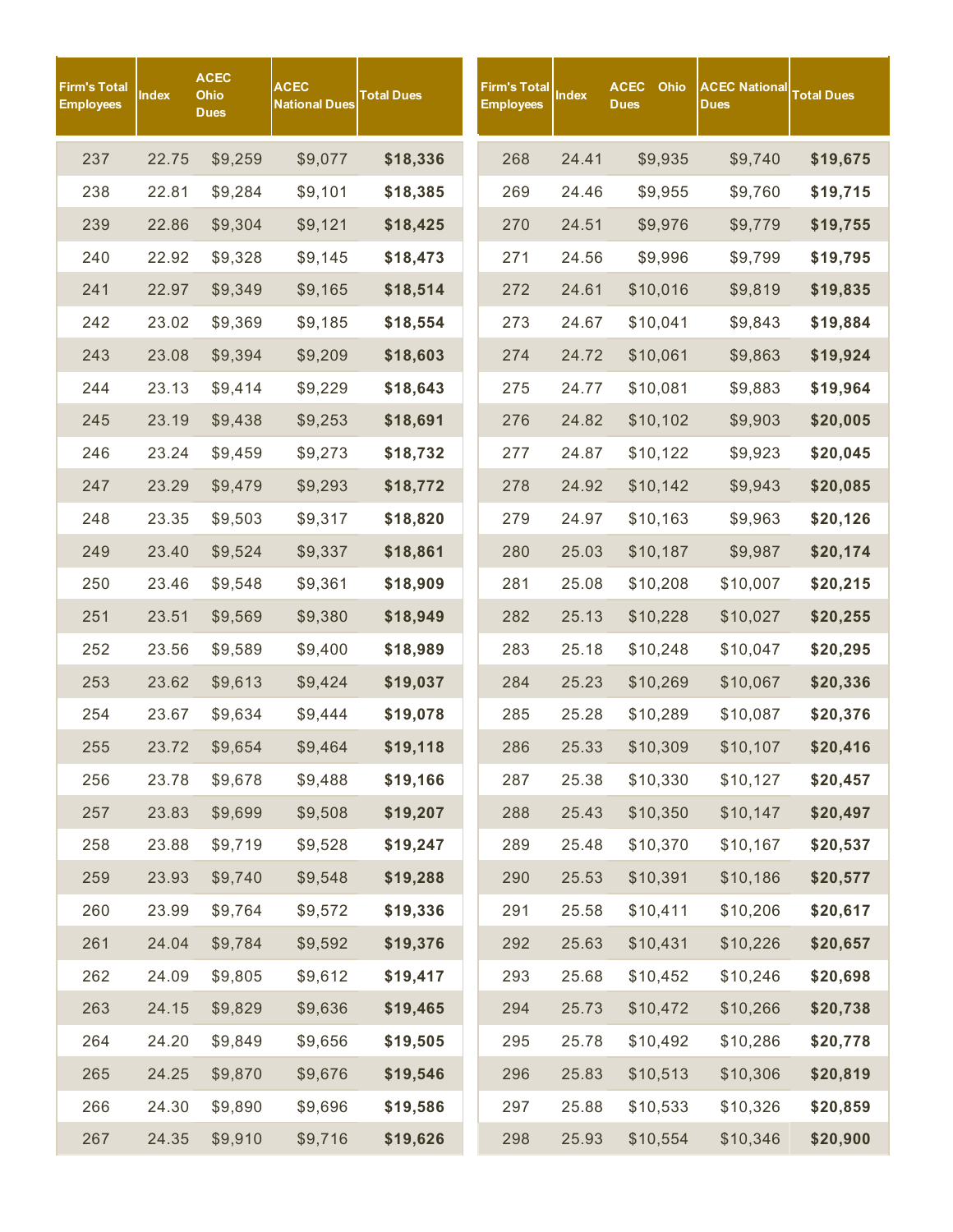| Firm's Total<br><b>Employees</b> | Index | <b>ACEC</b><br>Ohio<br><b>Dues</b> | <b>ACEC</b><br><b>National Dues</b> | <b>Total Dues</b> | <b>Firm's Total</b><br><b>Employees</b> | <b>Index</b> | <b>ACEC</b><br><b>Dues</b> | Ohio     | <b>ACEC National</b><br><b>Dues</b> | <b>Total Dues</b> |
|----------------------------------|-------|------------------------------------|-------------------------------------|-------------------|-----------------------------------------|--------------|----------------------------|----------|-------------------------------------|-------------------|
| 299                              | 25.98 | \$10,574                           | \$10,366                            | \$20,940          | 330                                     | 27.49        |                            | \$11,188 | \$10,969                            | \$22,157          |
| 300                              | 26.03 | \$10,594                           | \$10,386                            | \$20,980          | 331                                     | 27.54        |                            | \$11,209 | \$10,989                            | \$22,198          |
| 301                              |       | 26.08 \$10,615                     | \$10,406                            | \$21,021          | 332                                     | 27.58        |                            | \$11,225 | \$11,004                            | \$22,229          |
| 302                              |       | 26.13 \$10,635                     | \$10,426                            | \$21,061          | 333                                     | 27.63        |                            | \$11,245 | \$11,024                            | \$22,269          |
| 303                              | 26.18 | \$10,655                           | \$10,446                            | \$21,101          | 334                                     | 27.68        |                            | \$11,266 | \$11,044                            | \$22,310          |
| 304                              |       | 26.23 \$10,676                     | \$10,466                            | \$21,142          | 335                                     | 27.73        |                            | \$11,286 | \$11,064                            | \$22,350          |
| 305                              |       | 26.28 \$10,696                     | \$10,486                            | \$21,182          | 336                                     | 27.77        |                            | \$11,302 | \$11,080                            | \$22,382          |
| 306                              | 26.33 | \$10,716                           | \$10,506                            | \$21,222          | 337                                     | 27.82        |                            | \$11,323 | \$11,100                            | \$22,423          |
| 307                              | 26.38 | \$10,737                           | \$10,526                            | \$21,263          | 338                                     | 27.87        |                            | \$11,343 | \$11,120                            | \$22,463          |
| 308                              |       | 26.43 \$10,757                     | \$10,546                            | \$21,303          | 339                                     | 27.91        |                            | \$11,359 | \$11,136                            | \$22,495          |
| 309                              |       | 26.47 \$10,773                     | \$10,562                            | \$21,335          | 340                                     | 27.96        |                            | \$11,380 | \$11,156                            | \$22,536          |
| 310                              |       | 26.52 \$10,794                     | \$10,582                            | \$21,376          | 341                                     | 28.01        |                            | \$11,400 | \$11,176                            | \$22,576          |
| 311                              | 26.57 | \$10,814                           | \$10,601                            | \$21,415          | 342                                     | 28.06        |                            | \$11,420 | \$11,196                            | \$22,616          |
| 312                              |       | 26.62 \$10,834                     | \$10,621                            | \$21,455          | 343                                     | 28.10        |                            | \$11,437 | \$11,212                            | \$22,649          |
| 313                              | 26.67 | \$10,855                           | \$10,641                            | \$21,496          | 344                                     | 28.15        |                            | \$11,457 | \$11,232                            | \$22,689          |
| 314                              |       | 26.72 \$10,875                     | \$10,661                            | \$21,536          | 345                                     | 28.20        |                            | \$11,477 | \$11,252                            | \$22,729          |
| 315                              | 26.77 | \$10,895                           | \$10,681                            | \$21,576          | 346                                     | 28.24        |                            | \$11,494 | \$11,268                            | \$22,762          |
| 316                              |       | 26.82 \$10,916                     | \$10,701                            | \$21,617          | 347                                     | 28.29        |                            | \$11,514 | \$11,288                            | \$22,802          |
| 317                              |       | 26.86 \$10,932                     | \$10,717                            | \$21,649          | 348                                     | 28.34        |                            | \$11,534 | \$11,308                            | \$22,842          |
| 318                              | 26.91 | \$10,952                           | \$10,737                            | \$21,689          | 349                                     | 28.38        |                            | \$11,551 | \$11,324                            | \$22,875          |
| 319                              |       | 26.96 \$10,973                     | \$10,757                            | \$21,730          | 350                                     | 28.43        |                            | \$11,571 | \$11,344                            | \$22,915          |
| 320                              | 27.01 | \$10,993                           | \$10,777                            | \$21,770          | 351                                     | 28.47        |                            | \$11,587 | \$11,360                            | \$22,947          |
| 321                              |       | 27.06 \$11,013                     | \$10,797                            | \$21,810          | 352                                     | 28.52        |                            | \$11,608 | \$11,380                            | \$22,988          |
| 322                              |       | 27.11 \$11,034                     | \$10,817                            | \$21,851          | 353                                     | 28.57        |                            | \$11,628 | \$11,400                            | \$23,028          |
| 323                              |       | 27.15 \$11,050                     | \$10,833                            | \$21,883          | 354                                     | 28.61        |                            | \$11,644 | \$11,415                            | \$23,059          |
| 324                              |       | 27.20 \$11,070                     | \$10,853                            | \$21,923          | 355                                     | 28.66        |                            | \$11,665 | \$11,435                            | \$23,100          |
| 325                              |       | 27.25 \$11,091                     | \$10,873                            | \$21,964          | 356                                     | 28.71        |                            | \$11,685 | \$11,455                            | \$23,140          |
| 326                              |       | 27.30 \$11,111                     | \$10,893                            | \$22,004          | 357                                     | 28.75        |                            | \$11,701 | \$11,471                            | \$23,172          |
| 327                              |       | 27.35 \$11,131                     | \$10,913                            | \$22,044          | 358                                     | 28.80        |                            | \$11,722 | \$11,491                            | \$23,213          |
| 328                              |       | 27.39 \$11,148                     | \$10,929                            | \$22,077          | 359                                     | 28.84        |                            | \$11,738 | \$11,507                            | \$23,245          |
| 329                              |       | 27.44 \$11,168                     | \$10,949                            | \$22,117          | 360                                     | 28.89        |                            | \$11,758 | \$11,527                            | \$23,285          |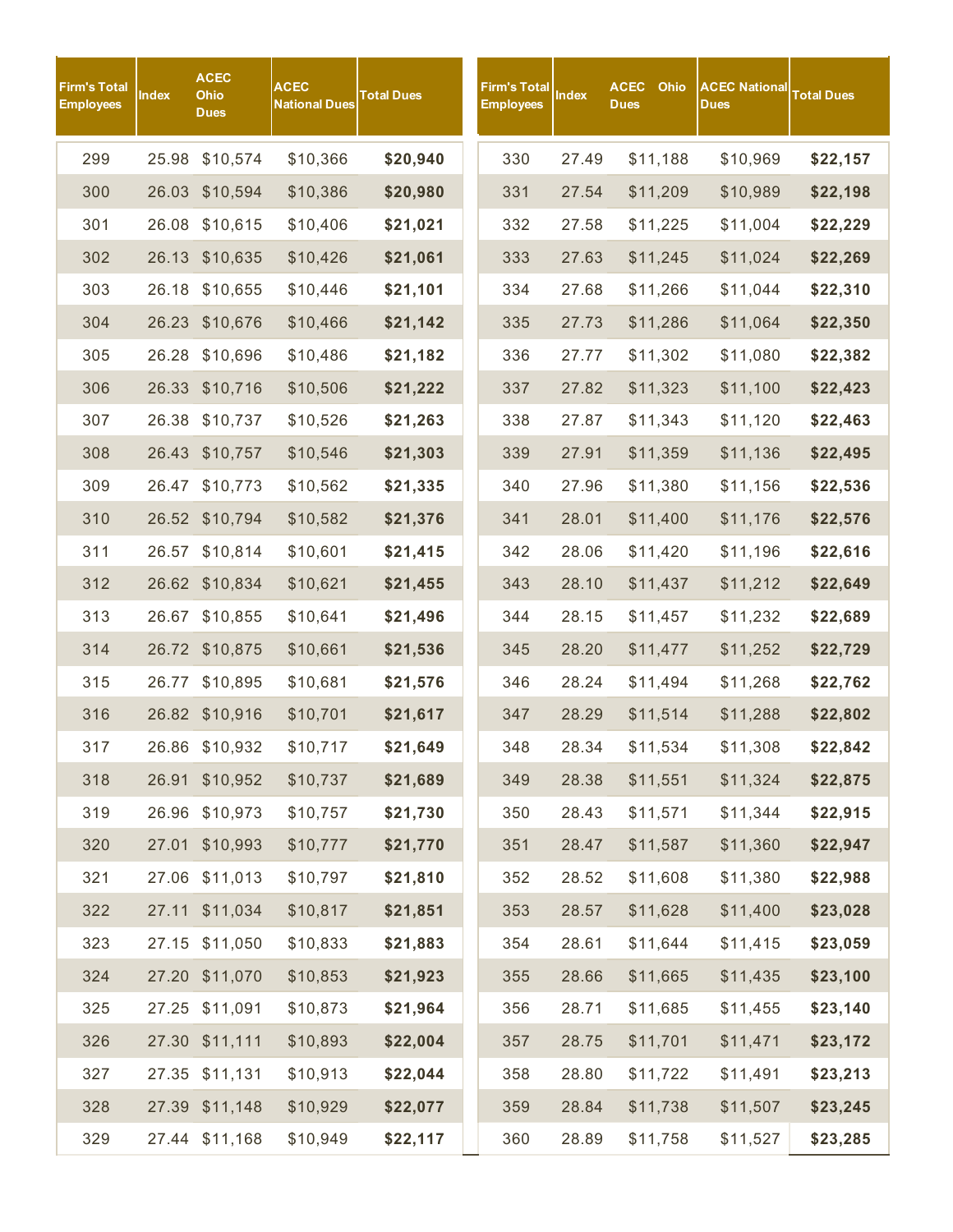| <b>Firm's Total</b><br><b>Employees</b> | <b>Index</b> | <b>ACEC</b><br>Ohio<br><b>Dues</b> | <b>ACEC</b><br>National Dues | <b>Total Dues</b> | Firm's Total<br><b>Employees</b> | <b>Index</b> | <b>ACEC</b><br>Ohio<br><b>Dues</b> | <b>ACEC National</b><br><b>Dues</b> | <b>Total Dues</b> |
|-----------------------------------------|--------------|------------------------------------|------------------------------|-------------------|----------------------------------|--------------|------------------------------------|-------------------------------------|-------------------|
| 361                                     | 28.94        | \$11,779                           | \$11,547                     | \$23,326          | 392                              | 30.33        | \$12,344                           | \$12,102                            | \$24,446          |
| 362                                     | 28.98        | \$11,795                           | \$11,563                     | \$23,358          | 393                              | 30.37        | \$12,361                           | \$12,118                            | \$24,479          |
| 363                                     |              | 29.03 \$11,815                     | \$11,583                     | \$23,398          | 394                              | 30.42        | \$12,381                           | \$12,138                            | \$24,519          |
| 364                                     |              | 29.07 \$11,831                     | \$11,599                     | \$23,430          | 395                              | 30.46        | \$12,397                           | \$12,154                            | \$24,551          |
| 365                                     |              | 29.12 \$11,852                     | \$11,619                     | \$23,471          | 396                              | 30.51        | \$12,418                           | \$12,174                            | \$24,592          |
| 366                                     | 29.16        | \$11,868                           | \$11,635                     | \$23,503          | 397                              | 30.55        | \$12,434                           | \$12,190                            | \$24,624          |
| 367                                     | 29.21        | \$11,888                           | \$11,655                     | \$23,543          | 398                              | 30.59        | \$12,450                           | \$12,206                            | \$24,656          |
| 368                                     | 29.25        | \$11,905                           | \$11,671                     | \$23,576          | 399                              | 30.64        | \$12,470                           | \$12,225                            | \$24,695          |
| 369                                     | 29.30        | \$11,925                           | \$11,691                     | \$23,616          | 400                              | 30.68        | \$12,487                           | \$12,241                            | \$24,728          |
| 370                                     | 29.35        | \$11,945                           | \$11,711                     | \$23,656          | 401                              | 30.73        | \$12,507                           | \$12,261                            | \$24,768          |
| 371                                     |              | 29.39 \$11,962                     | \$11,727                     | \$23,689          | 402                              | 30.77        | \$12,523                           | \$12,277                            | \$24,800          |
| 372                                     |              | 29.44 \$11,982                     | \$11,747                     | \$23,729          | 403                              | 30.81        | \$12,540                           | \$12,293                            | \$24,833          |
| 373                                     |              | 29.48 \$11,998                     | \$11,763                     | \$23,761          | 404                              | 30.86        | \$12,560                           | \$12,313                            | \$24,873          |
| 374                                     | 29.53        | \$12,019                           | \$11,783                     | \$23,802          | 405                              | 30.90        | \$12,576                           | \$12,329                            | \$24,905          |
| 375                                     |              | 29.57 \$12,035                     | \$11,799                     | \$23,834          | 406                              | 30.94        | \$12,593                           | \$12,345                            | \$24,938          |
| 376                                     |              | 29.62 \$12,055                     | \$11,818                     | \$23,873          | 407                              | 30.99        | \$12,613                           | \$12,365                            | \$24,978          |
| 377                                     |              | 29.66 \$12,072                     | \$11,834                     | \$23,906          | 408                              | 31.03        | \$12,629                           | \$12,381                            | \$25,010          |
| 378                                     | 29.71        | \$12,092                           | \$11,854                     | \$23,946          | 409                              | 31.08        | \$12,650                           | \$12,401                            | \$25,051          |
| 379                                     |              | 29.75 \$12,108                     | \$11,870                     | \$23,978          | 410                              | 31.12        | \$12,666                           | \$12,417                            | \$25,083          |
| 380                                     |              | 29.80 \$12,129                     | \$11,890                     | \$24,019          | 411                              | 31.16        | \$12,682                           | \$12,433                            | \$25,115          |
| 381                                     |              | 29.84 \$12,145                     | \$11,906                     | \$24,051          | 412                              | 31.21        | \$12,702                           | \$12,453                            | \$25,155          |
| 382                                     |              | 29.89 \$12,165                     | \$11,926                     | \$24,091          | 413                              | 31.25        | \$12,719                           | \$12,469                            | \$25,188          |
| 383                                     |              | 29.93 \$12,182                     | \$11,942                     | \$24,124          | 414                              | 31.29        | \$12,735                           | \$12,485                            | \$25,220          |
| 384                                     |              | 29.98 \$12,202                     | \$11,962                     | \$24,164          | 415                              | 31.33        | \$12,751                           | \$12,501                            | \$25,252          |
| 385                                     |              | 30.02 \$12,218                     | \$11,978                     | \$24,196          | 416                              | 31.38        | \$12,772                           | \$12,521                            | \$25,293          |
| 386                                     |              | 30.06 \$12,234                     | \$11,994                     | \$24,228          | 417                              | 31.42        | \$12,788                           | \$12,537                            | \$25,325          |
| 387                                     |              | 30.11 \$12,255                     | \$12,014                     | \$24,269          | 418                              | 31.46        | \$12,804                           | \$12,553                            | \$25,357          |
| 388                                     |              | 30.15 \$12,271                     | \$12,030                     | \$24,301          | 419                              | 31.51        | \$12,825                           | \$12,573                            | \$25,398          |
| 389                                     |              | 30.20 \$12,291                     | \$12,050                     | \$24,341          | 420                              | 31.55        | \$12,841                           | \$12,589                            | \$25,430          |
| 390                                     |              | 30.24 \$12,308                     | \$12,066                     | \$24,374          | 421                              | 31.59        | \$12,857                           | \$12,605                            | \$25,462          |
| 391                                     |              | 30.29 \$12,328                     | \$12,086                     | \$24,414          | 422                              | 31.64        | \$12,877                           | \$12,624                            | \$25,501          |